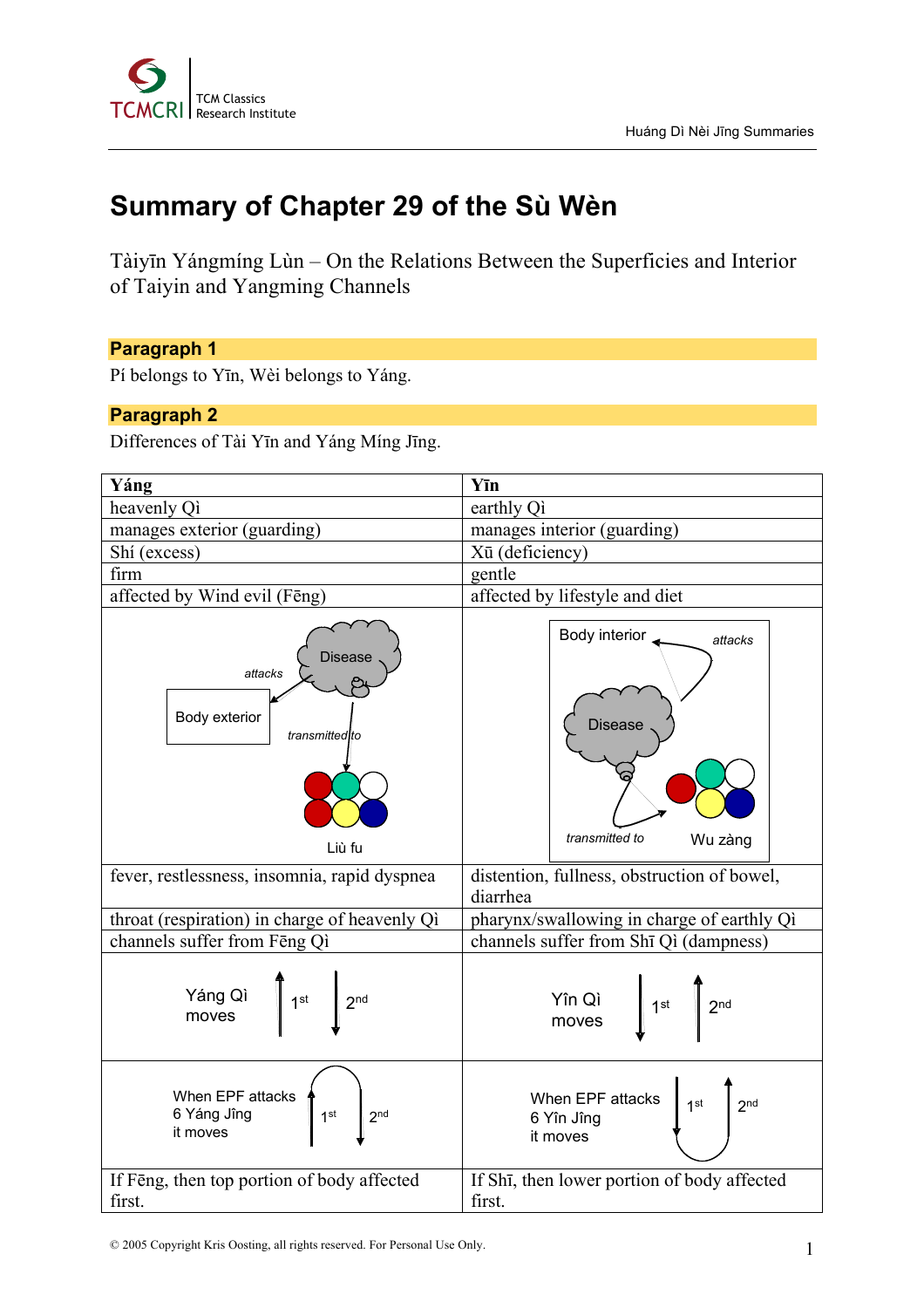

# **Paragraph 3**

Huáng Dì: "The four limbs cannot move normally when the spleen is ill, and what is the reason?"

Normal physiology:

- 1. Pí transforms water and cereals to Jīn (liquid) and Yè (humor).
- 2. Wèi nourishes the extremities

#### If Pí is ill:

Transformation process not optimal. Gŭ Qì does not reach the limbs, and they become weak.

The channels (mài 脉) are obstructed  $\rightarrow$  tendons, bones, muscles, flesh become weak.

# **Paragraph 4**

"What is the reason that Pí cannot dominate a single season specifically?"



Towards the end of each season, the heavenly energies go back to the Earth for replenishment. Pí does not dominate a specific season. Pí is responsible for nourishing every single part of the body.